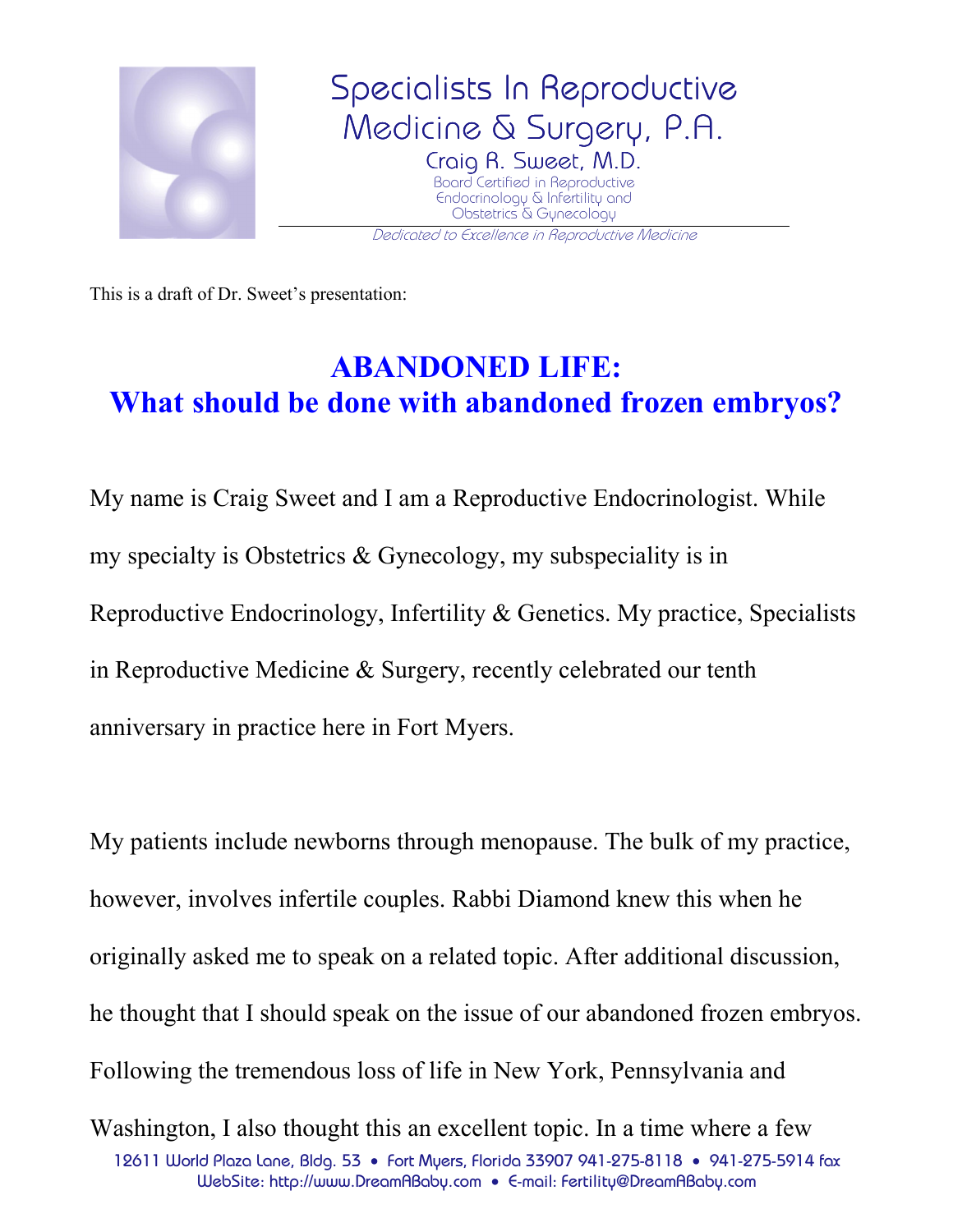have taken the lives of so many, it is an ideal time to discuss the fate of our abandoned frozen embryos.

The basic process of In Vitro Fertilization (IVF) involves the retrieval of about a dozen eggs from the wife, which are then fertilized by the husband's sperm. We then grow the embryos for a number of days wherein a few healthy embryos are gently transferred into the wife's womb. Success rates vary, but our general "Take-Home-Baby-Rate" is about 50%. We have about 650 pregnancies in the practice with the greatest portion resulting from the IVF procedure.

In about one-half of IVF procedures, excess embryos are frozen for future use, that is, cryopreserved in liquid nitrogen. If the couple is successful the first time with the fresh embryos, the frozen embryos can be transferred to create future siblings. If the couple is not successful with the fresh embryos, it is less expensive to thaw and transfer the frozen embryos.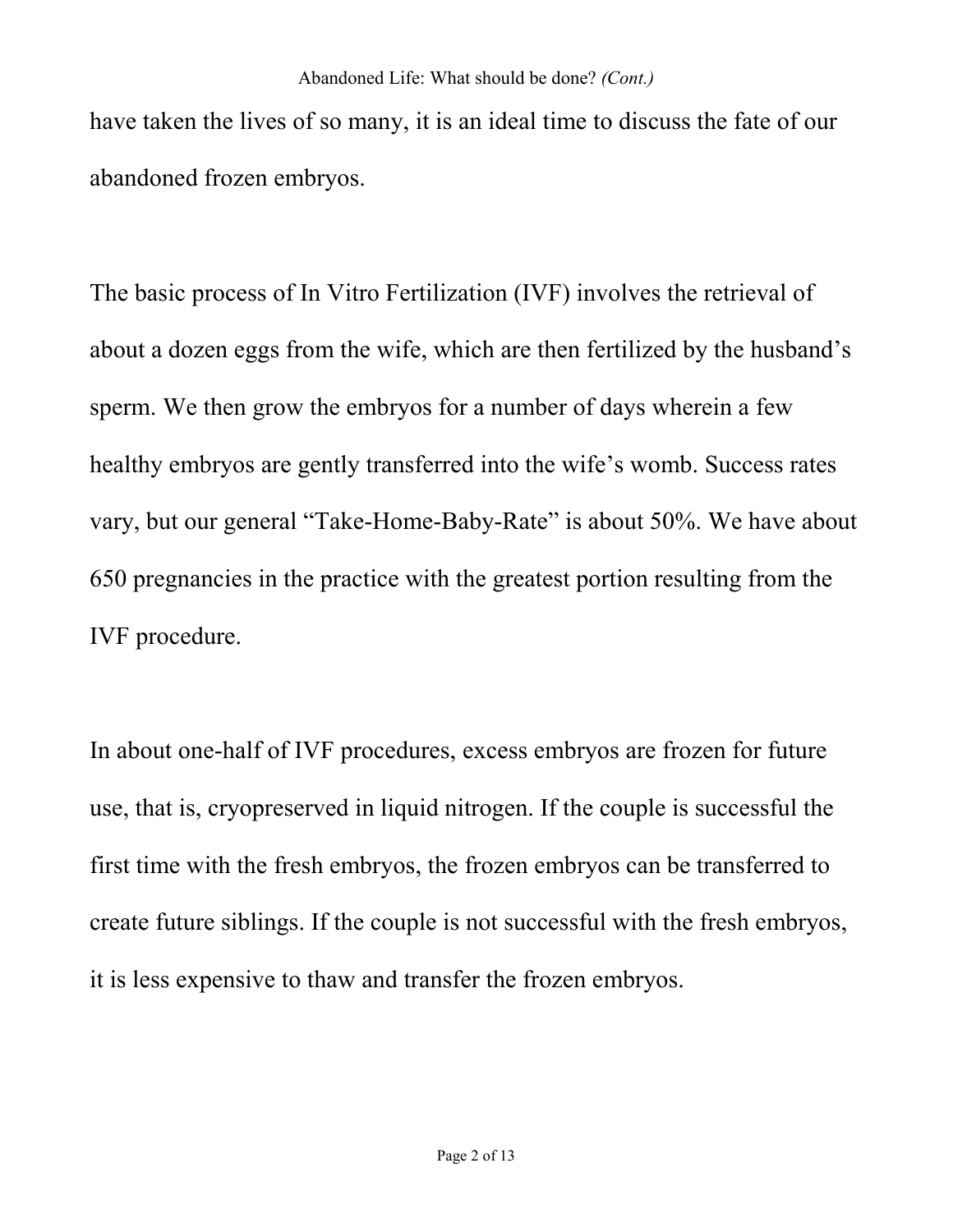It should be made clear that these embryos resemble a ball of cells. Each embryo is made of four to sixty-four cells. Although not visible to the naked eye, these very early embryos most resemble a transparent microscopic golf ball. These embryos do not appear human, but certainly possess great potential.

Over the past ten years, my practice has cryopreserved over 1400 embryos. Without boring you with detailed statistics:

- $\geq$  About 35% were transferred (493) with many families expanded through the process.
- $\triangleright$  About 41% are still frozen for future use by the genetic parents  $(n=579)$ .
- $\triangleright$  About 24%, or 336 embryos are placed in the "Alternative Use" category.

Within this "Alternative Use" category, nearly half of the frozen embryos were destroyed as instructed by the parents (45%, n=152). While sounding harsh, many of these couples were successful with their first IVF procedure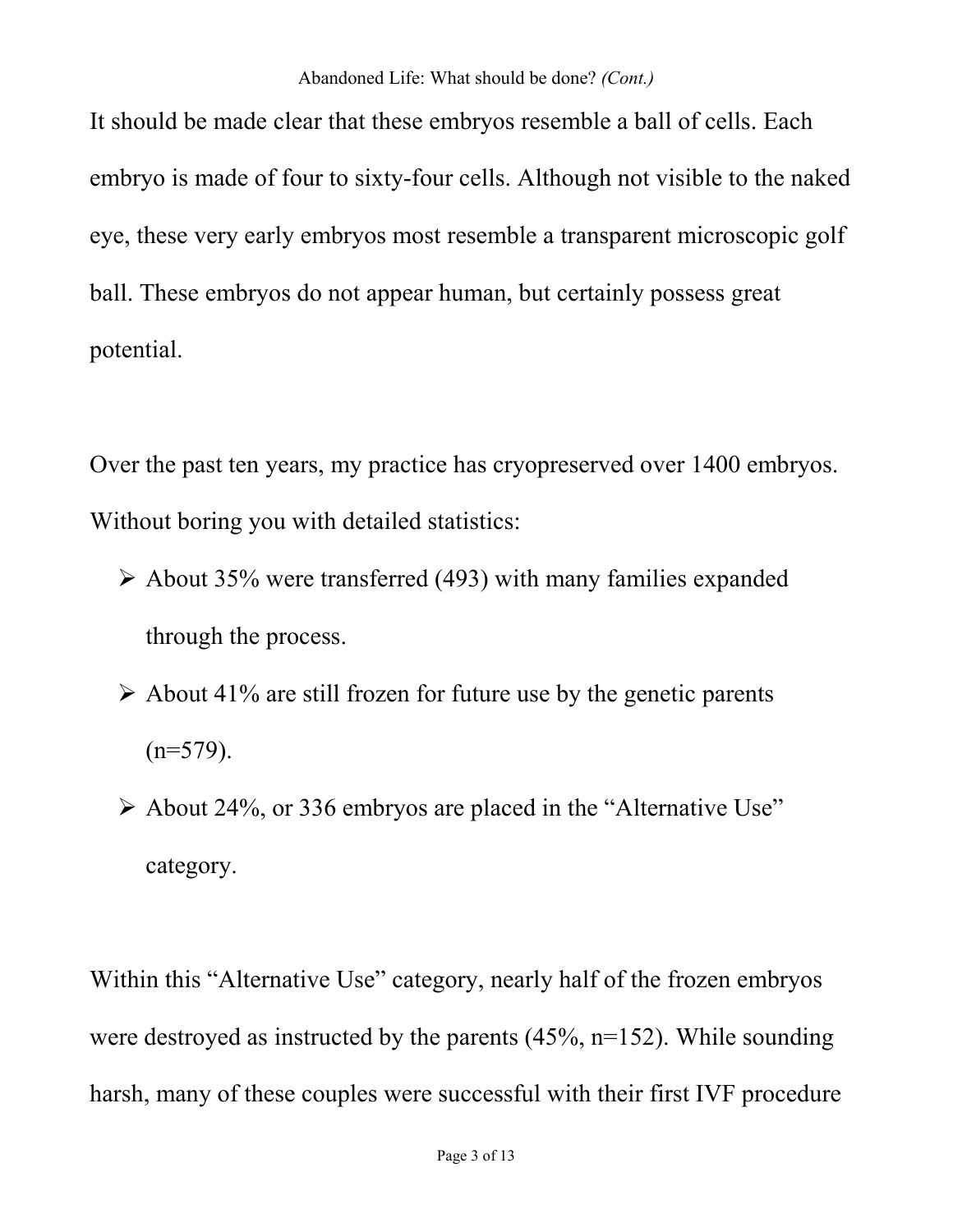and had a full family to show for it. They did not feel it appropriate to expand their family further and decided to destroy their embryos. While not palatable to all, in a country that allows for the elective termination of a pregnancy, this seems to be well within the rights of the parents to request the destruction of the embryos. While we far preferred to use the frozen embryos in a more "reproductive" manner, we abided by the parent's wishes.

About a quarter of the "Alternative Use" embryos (26%, n=88) have been or will be donated to needy couples. This is truly wonderful gift. Some of these have already been transferred while many others await parents.

About 10% (n=35) were donated to science. In the past, these were used to train the laboratory personnel. This step remains important in initiating and maintaining the high level of skills required in running a successful reproductive laboratory. After thawing and training, these embryos were eventually destroyed.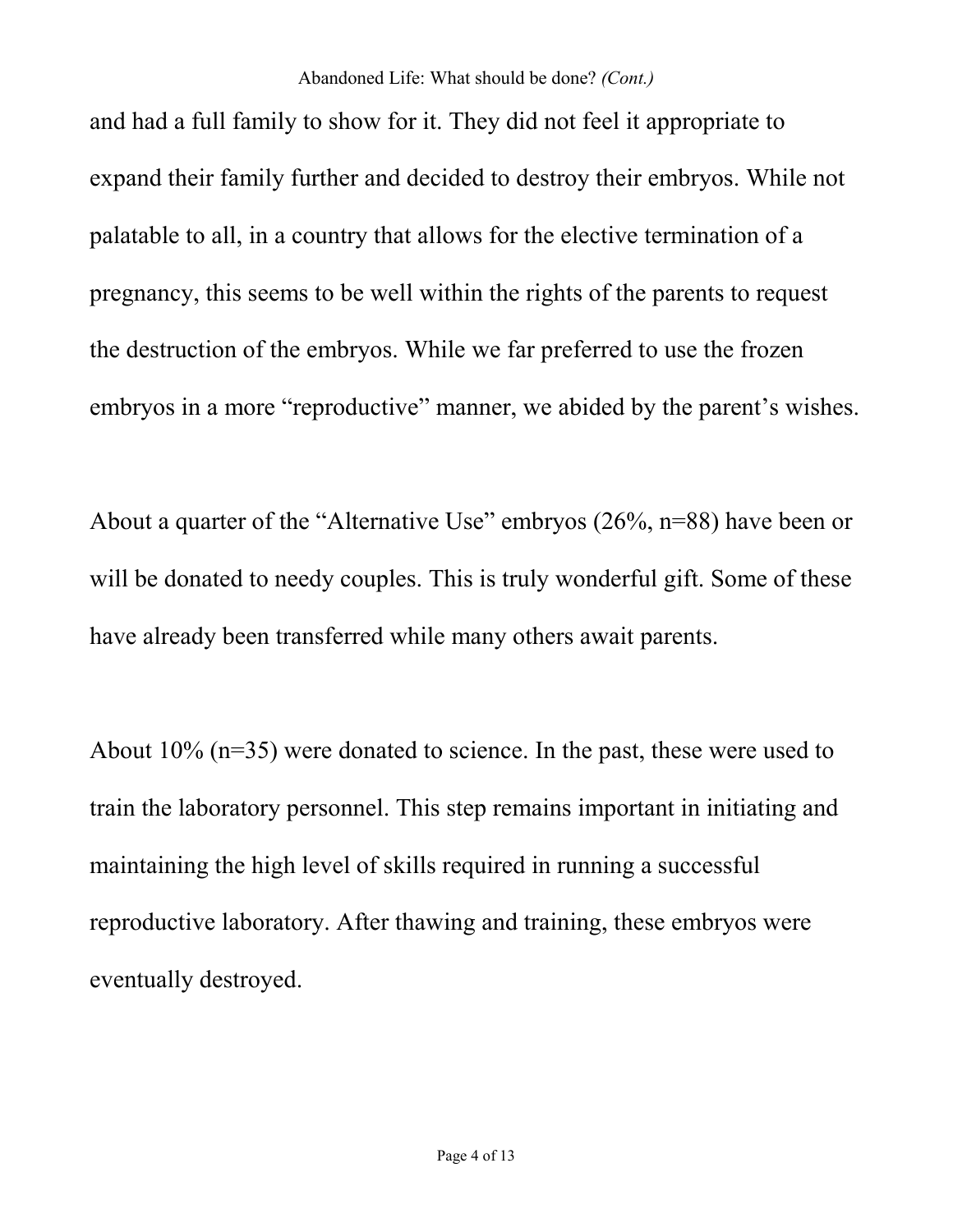Much to my amazement, we started seeing some of the embryos totally abandoned by their parents. We now have 61 abandoned embryos from six couples. Essentially, just over 4% (4.4%, 61/1400) of all of our cryopreserved embryos are abandoned.

The reasons for the abandonment remain unclear since we cannot find the couples to discuss the issues. My practice has spent many hours over a number of years trying to track these reluctant parents down, but to no avail.

Prior to initially freezing their embryos, the genetic parents read and signed a "Consent for Cryopreservation". My original consent stated that the embryos would eventually become the property of the practice and would be thawed and allowed to degenerate should they be abandoned. I stated clearly that they would not be donated to needy couples or used for research.

While drafting this original consent, I tried to place myself in the genetic parent's situation. How would I feel if my abandoned embryos were successfully transferred to another couple? How would I feel if I never had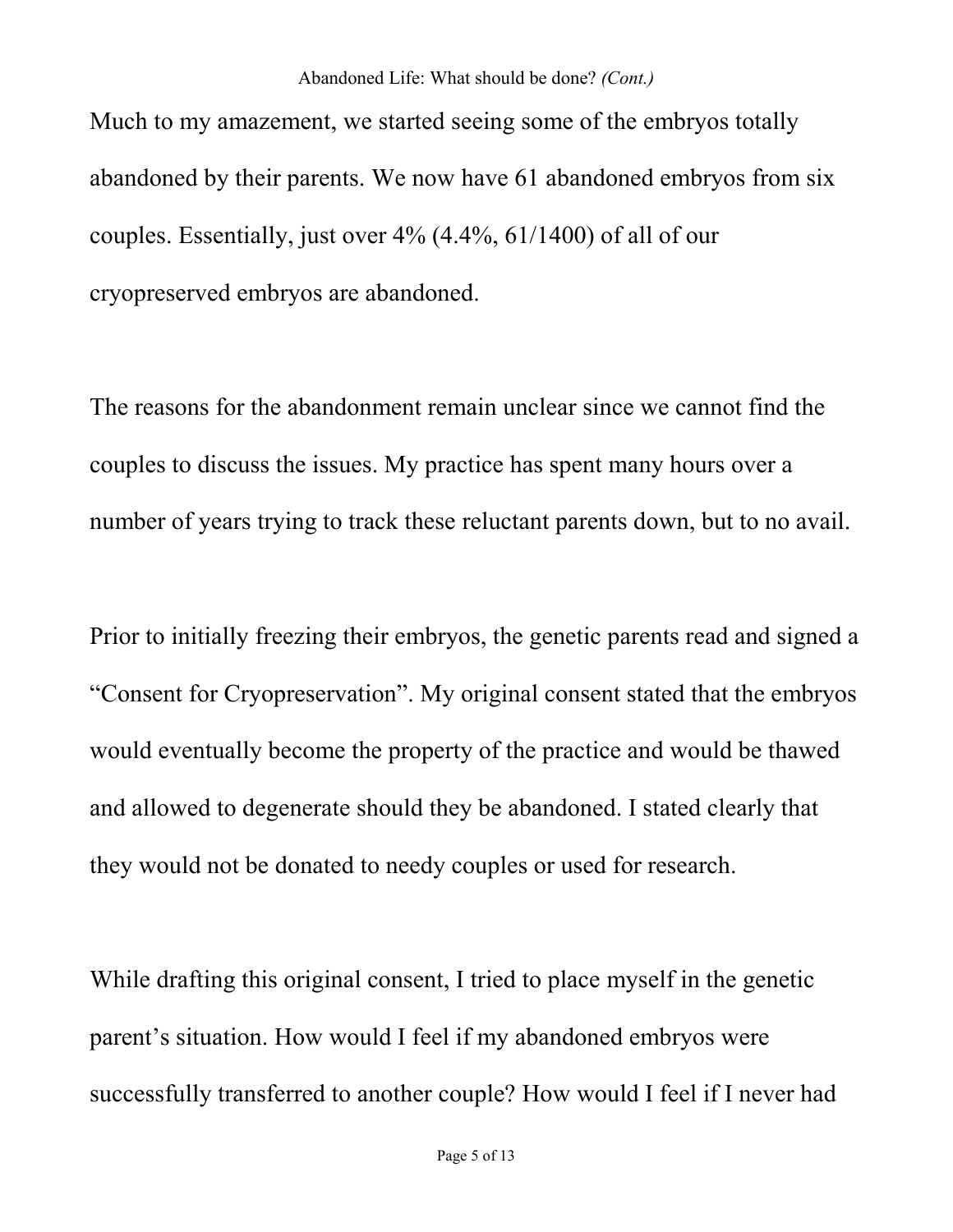children, but some strange parents were raising my only children? The prospect did not sit too well with me. Yet another reason for the decision involved the media. Perhaps I am wrong, but I thought they would chastise me for transferring the embryos without knowledge of the original parents, even after they were abandoned.

Interestingly, this original consent was also drafted well before anyone abandoned any embryos. I never really thought that anyone would really do so. Obviously, I was wrong.

In 1996, the American Society of Reproductive Medicine provided guidelines from their Ethics Committee stating that the embryos would be officially abandoned if five years passed since the last contact with their parents. It was their suggestion that the embryos then be destroyed. They wrote, and I quote, "In no case without prior consent, should embryos deemed abandoned be donated to other couples or be used in research." One month after this guide was released, over 3,300 abandoned embryos from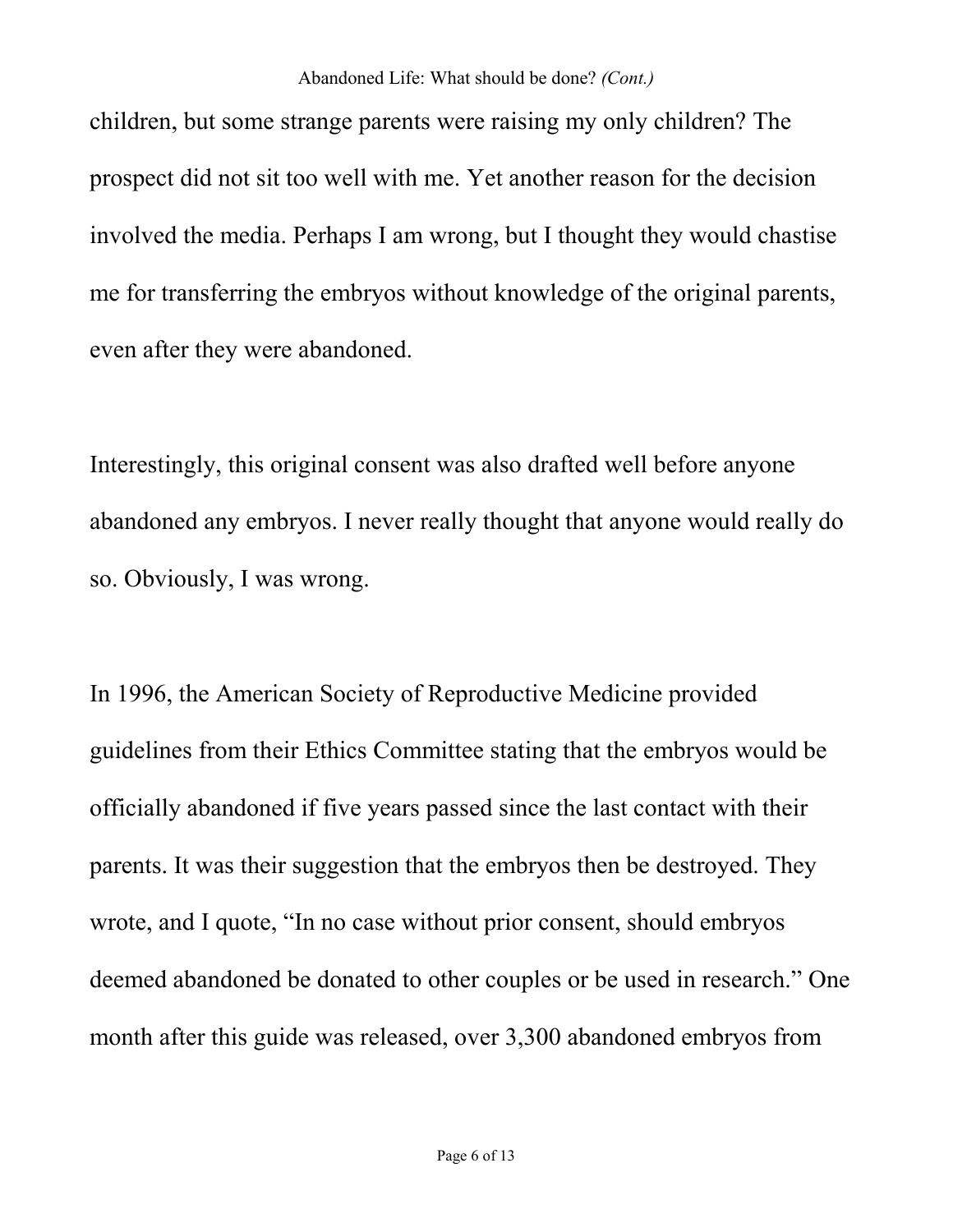900 couples were destroyed in England. At the time, I did not agree with the legislated decision. I thought it was such a waste of potential life.

Within the past few years, it has become evident that embryos can be used for stem cell research. The thousands of embryos destroyed in England could have been used for this process.

While I strongly adhere to the guidelines of the ASRM, they are only guidelines and are now already outdated by five years. I believe the issue is still open to discussion and interpretation.

An important point in this entire discussion involves the level of respect we must pay to the embryos. There are certain religions, such as Catholicism, that feel the embryos should be held at essentially the same esteem and respect as all of you.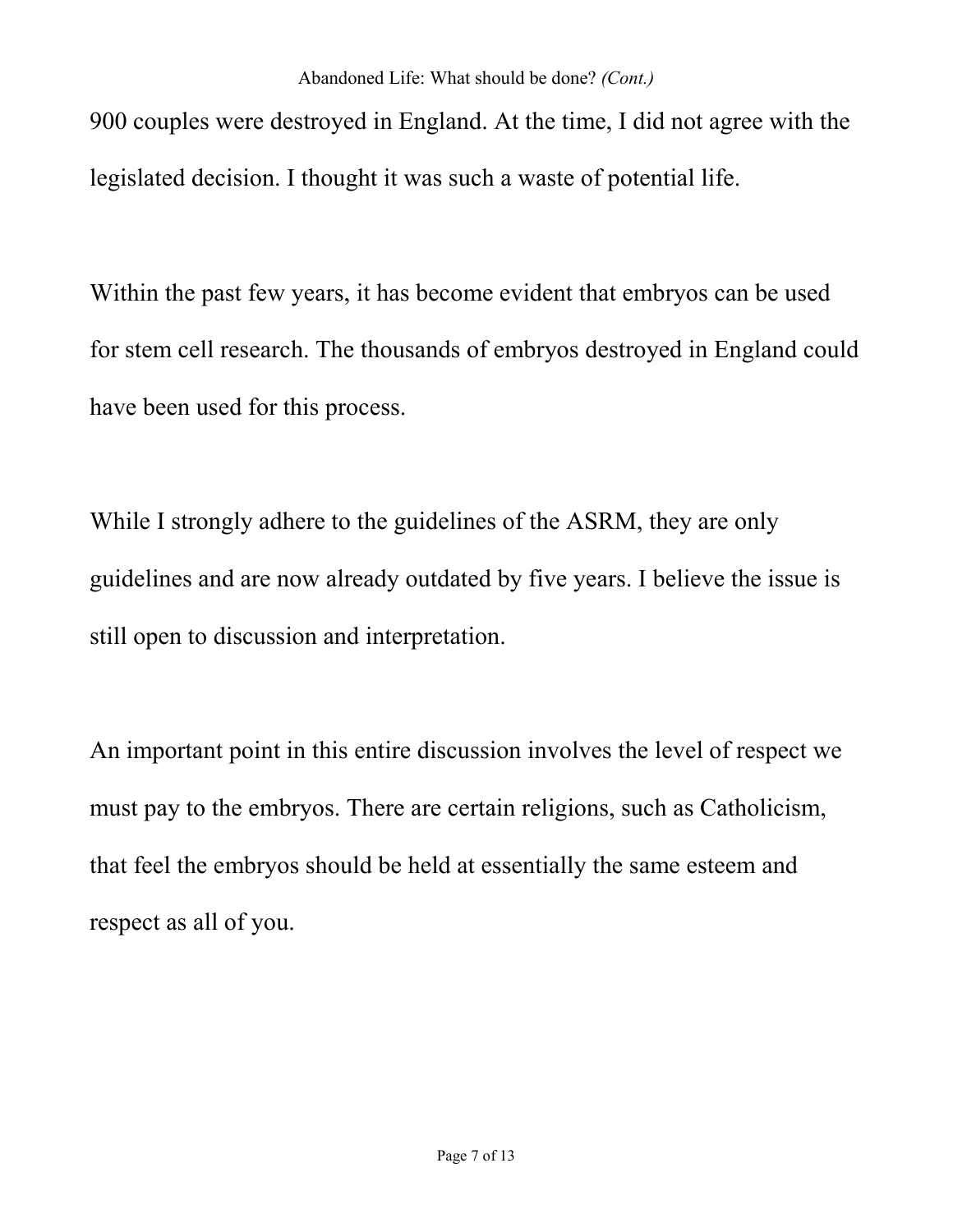In general, it would seem that the Jewish religion views the embryos as potential life. Under certain circumstances, abortion, fetal and early genetic research may be allowed, so the level of respect seems to be graded.

My very personal perspective is that they need to be treated with far greater respect than simple cells, but less respect than a living/breathing human being. This is a very important point in this current discussion.

If the embryos were simple cells, destroying them would not be difficult. If they were, on the other hand, given the full level of respect that you are given, we could never destroy them or use them for any other purpose other than reproduction.

From a legal perspective, the abandoned embryos probably belong to the practice. Because the couples have failed to maintain contact as well as meet their legal and financial responsibilities, it is quite possible that they have breached the original contract. Hal Eskin, who many of you know, is an attorney who has assisted me in many reproductive legal decisions. He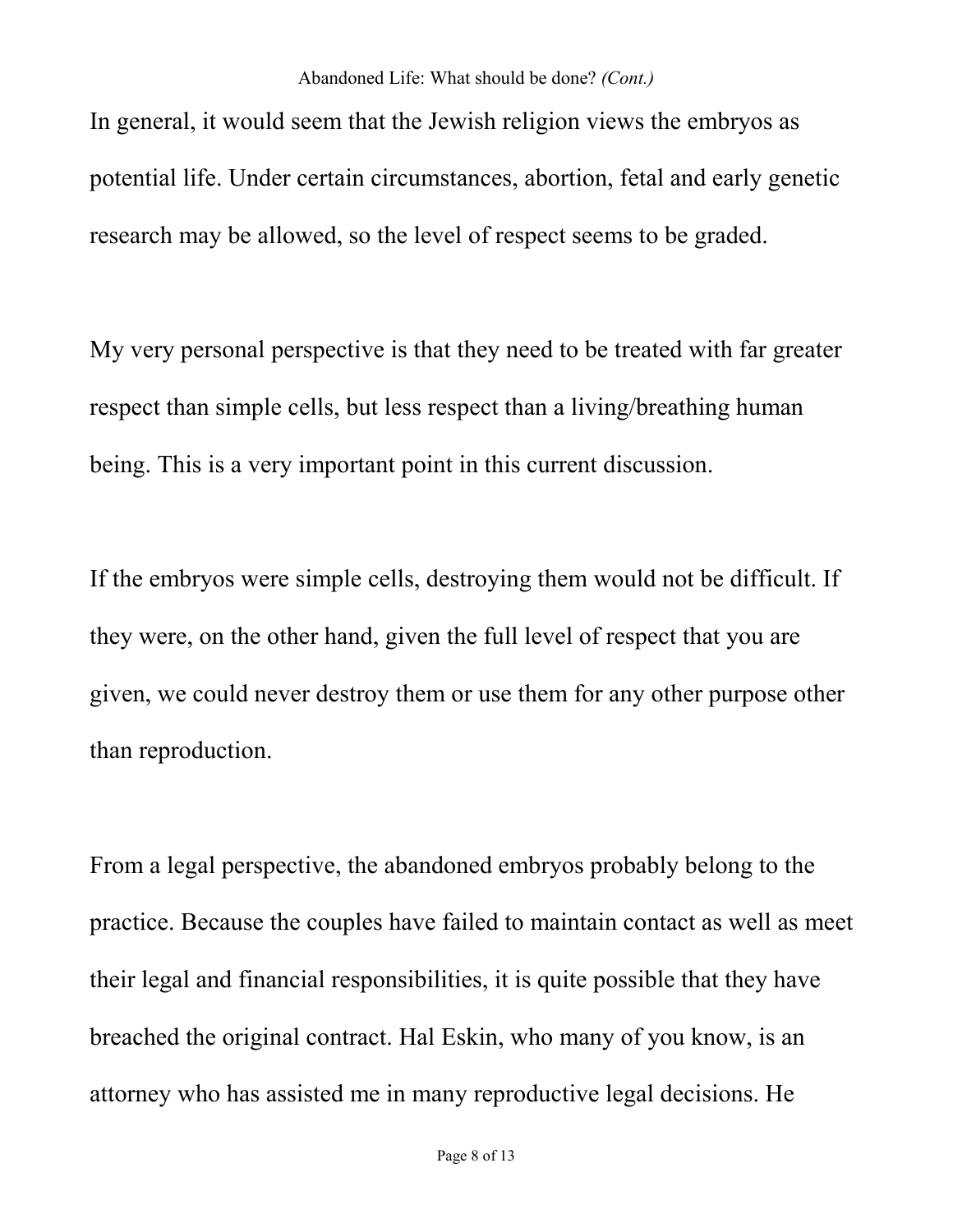advices me that there are no Florida laws on abandoned embryos and that these contractural concerns regarding abandoned frozen embryos have not been tested in the Florida courts. Hal feels this is new ground and to proceed very carefully.

Essentially, I seem to have the following alternatives:

- 1. Destroy the embryos.
- 2. Donate them to a needy couple
- 3. Donate them to science
- 4. Hang onto them until a hurricane sweeps them away (i.e., do nothing)

Let's take each one of the alternatives separately.

### **DESTROY THE EMBRYOS:**

I can't seem to bring myself to destroy them. Their genetic parents abandoned them once and I simply refuse to abandon them again. They are potential life and deserve, in my humble opinion, a higher level of respect. My original consent, however, stated that this is what would be done.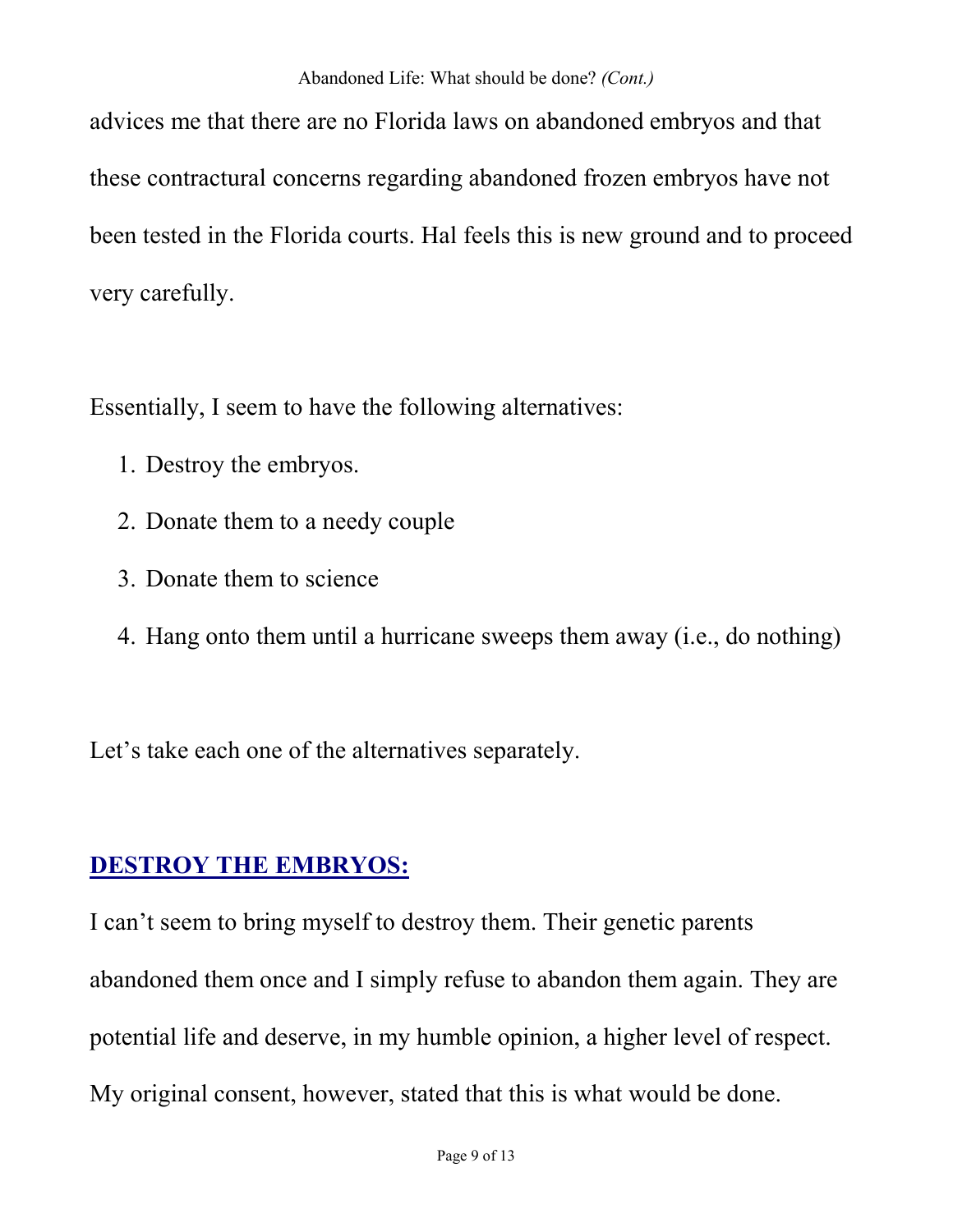Essentially, I gave my word. The current dilemma is it may be best, from the perspective of the embryo, to break my word. Not an easy step for me.

#### **TRANSFER THE EMBRYOS TO A NEEDY COUPLE:**

If the contract has been broken and the frozen embryos become the property of the practice, perhaps I would not be bound by the language in the contract and should transfer them to needy couples. To do so at any profit, even to recover the costs incurred to my practice over the years of cryostorage, may be construed as self-serving. If any of the original genetic parents found out, they might sue, even if on shaky legal ground. Mr. Eskin is concerned that by transferring these embryos, I am potentially opening the practice to litigation and I suspect he is quite right. Even so, it may be a matter of principal and I may be willing to place my practice at risk to support the uncertain rights of the embryos. Perhaps they deserve a chance at life.

I also understand that I may be able to ask a court to rule on the issue before transferring the embryos, called a "Declaratory Action". While well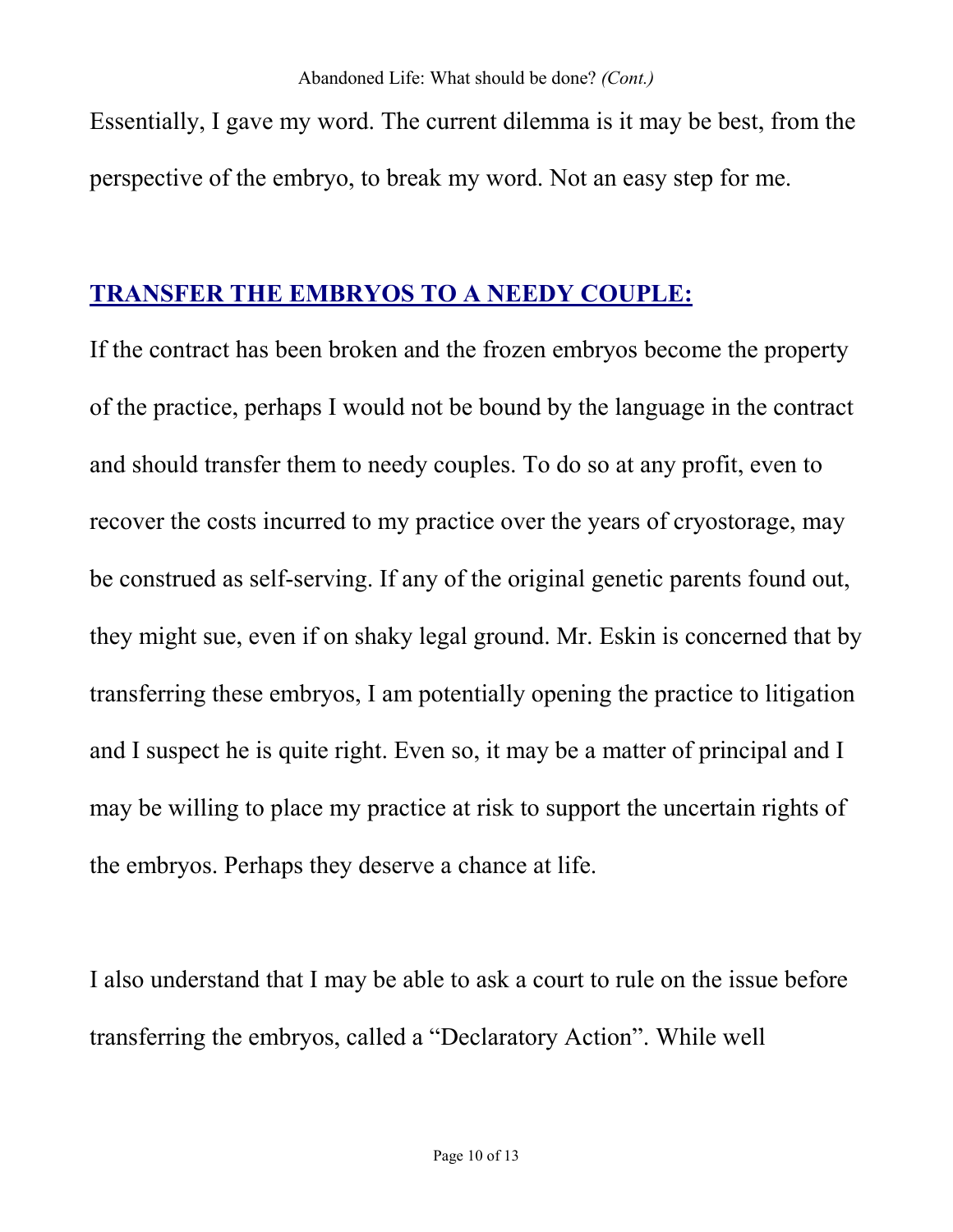intended, involving the courts will not necessarily protect me from litigation. It may simply make it easier to support my decisions in a future lawsuit.

#### **DONATE THEM TO SCIENCE:**

Donating them to science…now that is an interesting thought. With the continued debate on stem cell research, I find giving these embryos a chance to better mankind a pleasing alternative. While not necessarily as ideal as a transfer into the womb, they would at least serve a vital purpose that could go on for many, many years. I find this alternative pleasing and safer to the practice, but still less than ideal compared to giving them to a needy couple. Still, there may be some negative legal implications from this alternative depending upon the sate of mind of the abandoning parents.

# **HANG ONTO THEM UNTIL A HURRICANE SWEEPS THEM AWAY (I.E., DO NOTHING)**

Doing nothing is of concern. In fact, this is exactly what many American IVF facilities are doing. These embryos may not be stored indefinitely, although we are uncertain as to their cryopreserved lifespan. We feel they may last for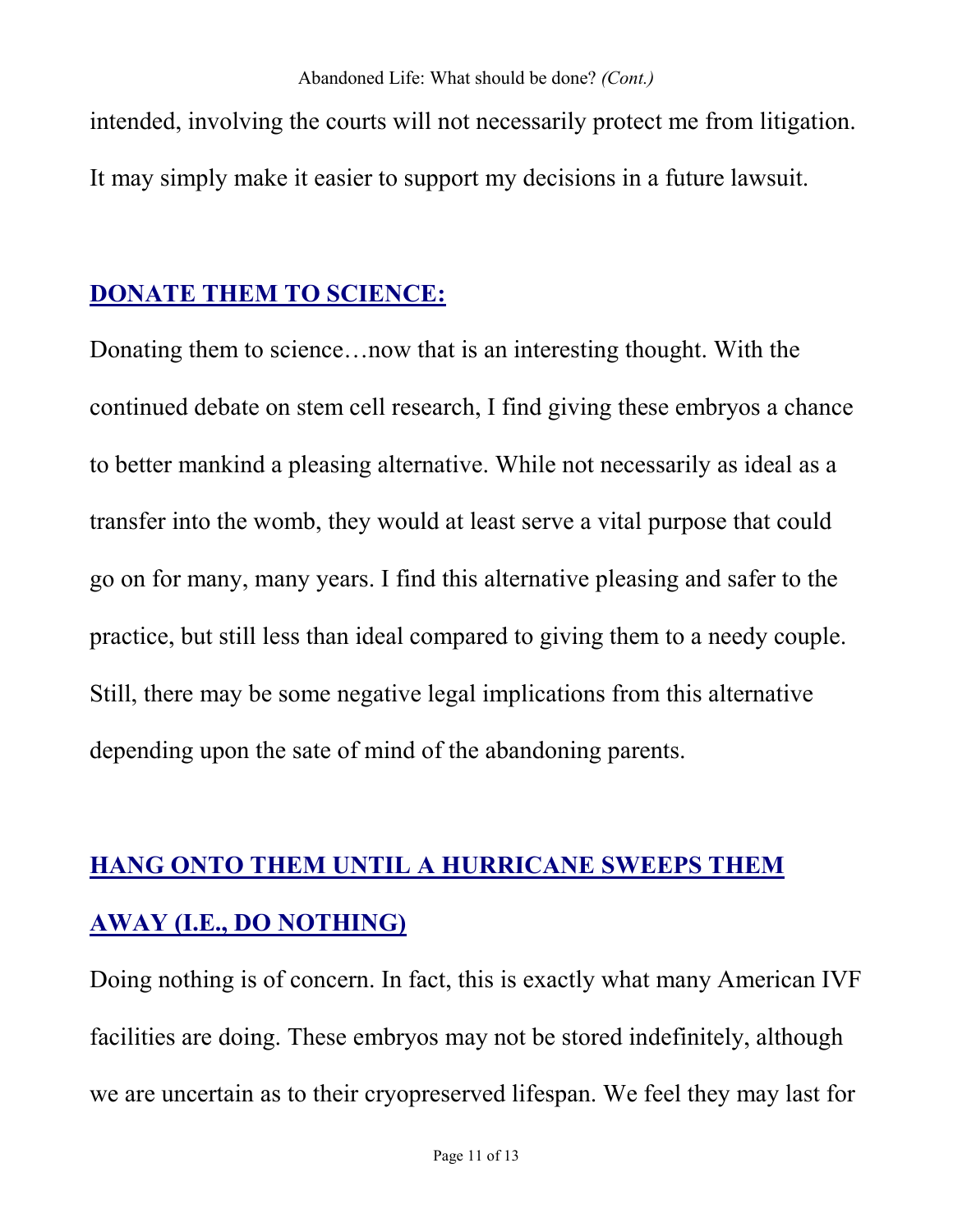up to 20 years or perhaps even more. In addition, they also take up space and financial resources of the practice; so continuing to hold them in storage for an indefinite amount of time is impractical.

Perhaps in my lifetime, a strong hurricane will indeed visit this area and make the decision for me. To combat even this potential situation, Dr. Mark Schneider has agreed to let me use his walk-in bank vault, which was left by the previous owners of his office space, to store these precious cryopreserved embryos during a storm. If at all possible, I will protect these embryos.

Earlier this year, after trying to come to grips with what to do with these abandoned embryos, I changed my Cryopreservation Consent. I now have a separate paragraph on Embryo Abandonment. I now make it quite clear that if the genetic parents abandon their embryos, the practice reserves the right to make use of them, including embryo donation and scientific study such as stem cell research.